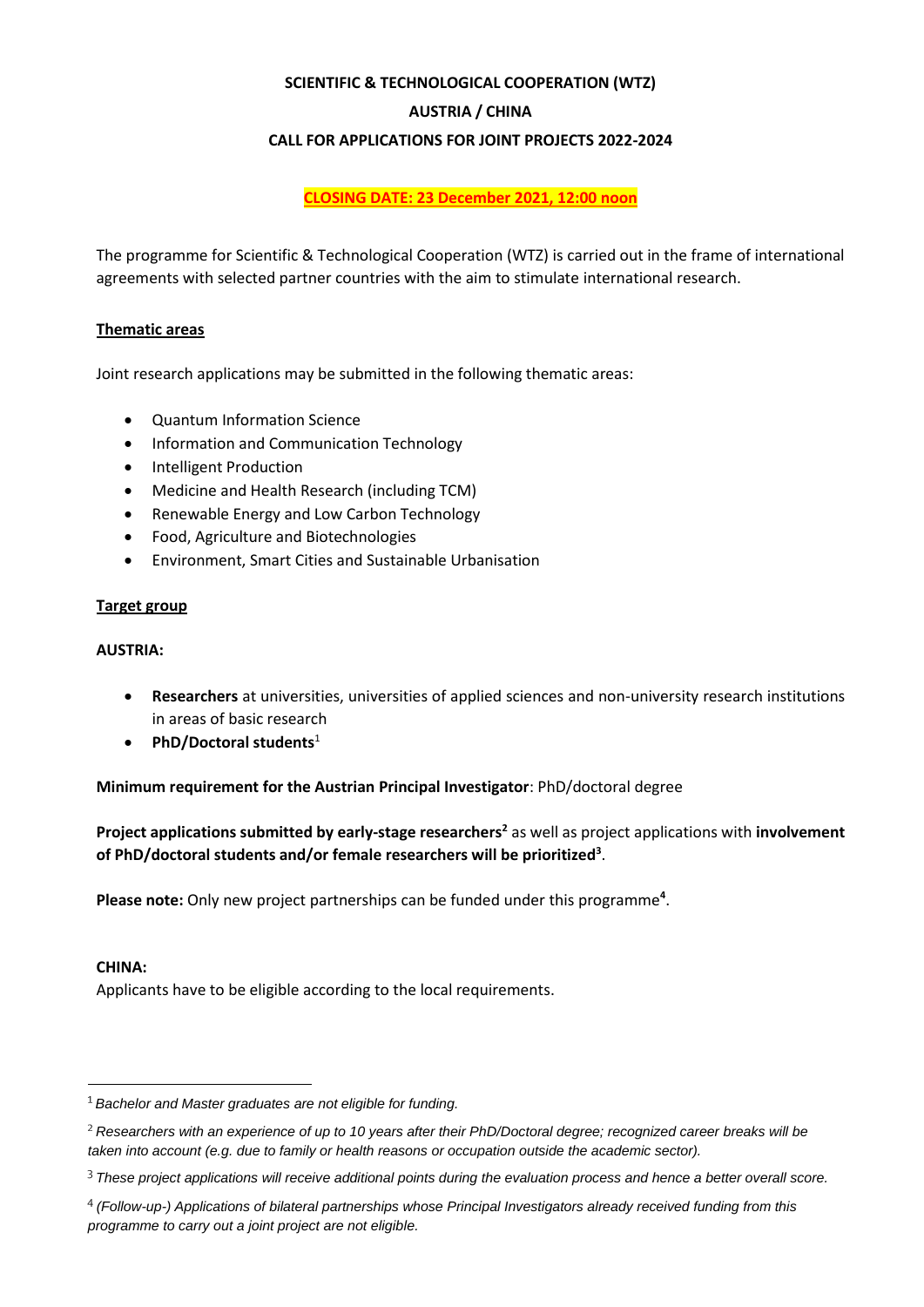# **Funding**

Funding will be provided for the **mobility of researchers to carry out bilateral research projects**. **In Austria** up to EUR 2,000.- per project of the granted funding may be applied for **project-related material costs**.

The basic funding of the cooperation project must be provided on both sides.

### **Project duration: Summer/Autumn 2022 until Summer/Autumn 2024**

**Funding mode:** The sending side covers the travel expenses as well as the accommodation costs of its researchers.

## **Please note: Research stays in both countries are obligatory.**

Funding will be provided for activities within the scope of these guidelines only.

## **AUSTRIA:**

### **Funding amount:** *max.* **EUR 15,000.-** per project

## **Eligible costs:**

- o *Travel expenses:* Travel costs (economy class) will be reimbursed based on submitted invoices.<sup>5</sup>
- o *Accommodation expenses:*
	- Researchers: **EUR 100.- per working day for up to 14 days** OR

 **EUR 1,400.- per month** for long-term stays **between 14 days and 3 months** maximum

▪ PhD/Doctoral students**: EUR 100.- per working day for up to 12 days** OR  **EUR 1,250.- per month** for long-term stays **between 12 days and 3** 

 **months** maximum.

o *Project related material costs:* **max. EUR 2000.-** as part of the granted maximum budget based on submitted invoices.<sup>6</sup>

### **CHINA:**

Costs will be covered according to the local requirements.

### **Application process and content**

It is up to the applicants to find suitable partners in the respective country. **Applications must be submitted both in Austria to OeAD and in China to the China Science and Technology Exchange Center (CSTEC).** 

**Only applications submitted in time in both countries are eligible for funding.** 

*For trips up to seven hours bus and train shall be used. Travelling by private car will be reimbursement with the value of an economy class train ticket (proof of ticket price required).*

*Only project-specific material costs will be reimbursed, that are essential to carry out the research project and that go beyond the resources made available from the research institution's infrastructure. Infrastructure or basic equipment of research institutions cannot be funded.*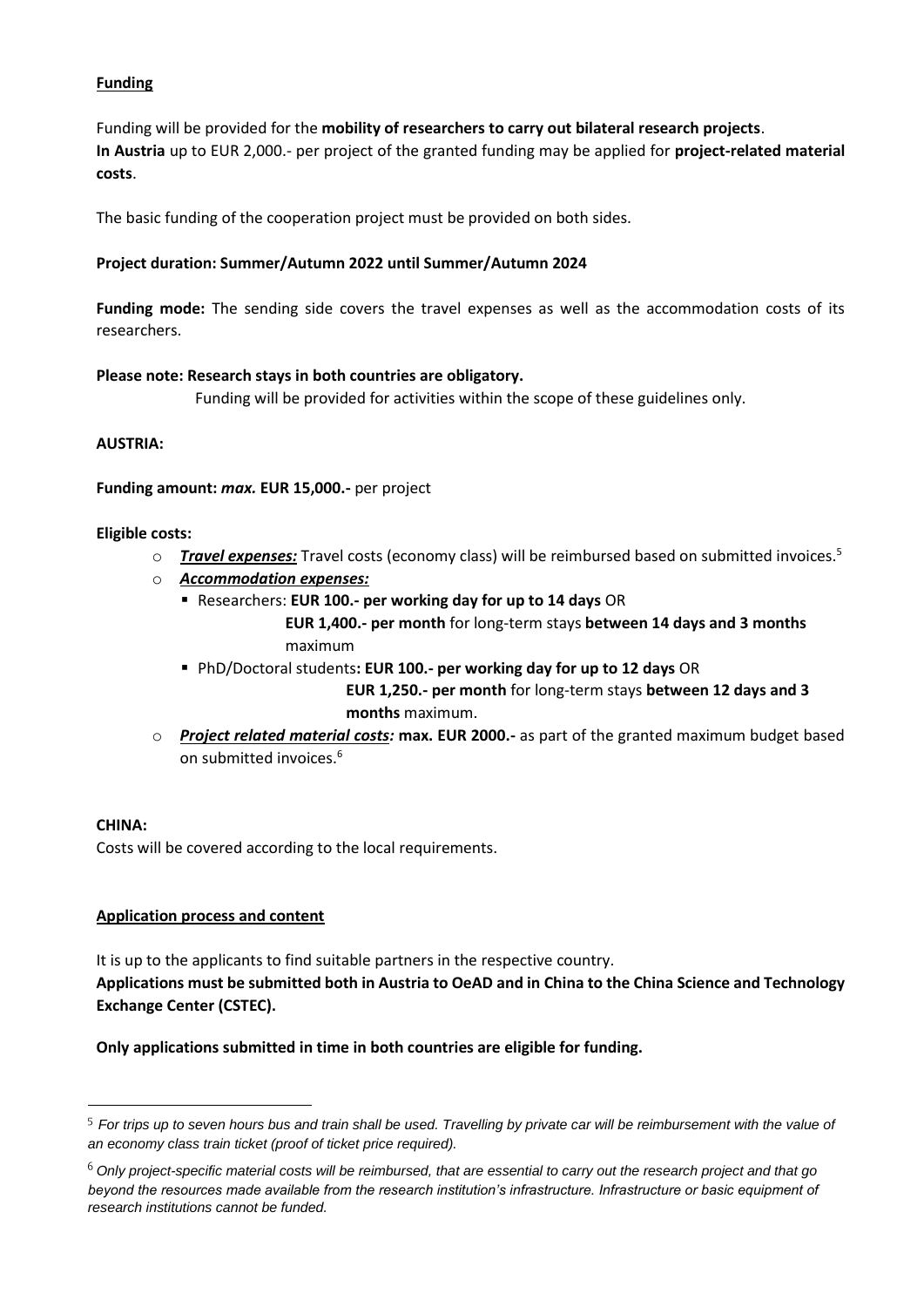*AUSTRIA:* Electronic application only [*[web-link](https://asp.sop.co.at/oead/antrag?call=CN2022)*].

**Content:** (in PDF format)

- o Brief academic CV of each **Austrian** project member
- o List of relevant publications of the last 2 years on the **Austrian** side
- o Project description including methodology (about 3 to 5 A4 pages)
- o Brief description of the partner institutions
- o Brief description of the project tasks of **ALL** project members (Austrian and Chinese)
- o Further cooperation perspective

**CHINA:** The Chinese project coordinator must submit his or her application in China according to the local requirements. Further details can be found in the Chinese call published on the website of MOST **(https://service.most.gov.cn/ - Chinese only!**). All proposals from the Chinese partners should be submitted to MOST online (**http://service.most.gov.cn**) from **November 11 to December 23, 2021 before 16:00 (Beijing time)**.

## **Evaluation criteria:**

## **AUSTRIA:**

- **Scientific quality** of the proposed research project incl.
	- o Feasibility of the joint research plan
	- o Adequacy of the scientific method
	- o Qualification of the scientists/research teams involved **(max. 25 points)**

• Perspective for **further joint cooperation activities (max. 15 points)**

- Project applications will receive up to 10 points additionally,
	- o Either if **submitted by early-stage researchers**<sup>2</sup> (+10 points)
	- o Or if **involving doctoral students/early-stage researchers**<sup>2</sup> (+5 points) and/or **female researchers** (+5 points) **(max. 10 points)**

Maximum score: 50 points

### **CHINA:**

In China applications will be evaluated according to the local requirements.

### **Funding decision**

Based on national evaluations in Austria and in China a joint shortlist will be prepared. The **funding decision** will be taken by the Austrian-Chinese Joint Commission on Scientific and Technological Cooperation and **announced presumably by May/June 2022**.

### **Reporting and publications**

**Scientific and financial reporting on the project is obligatory:**